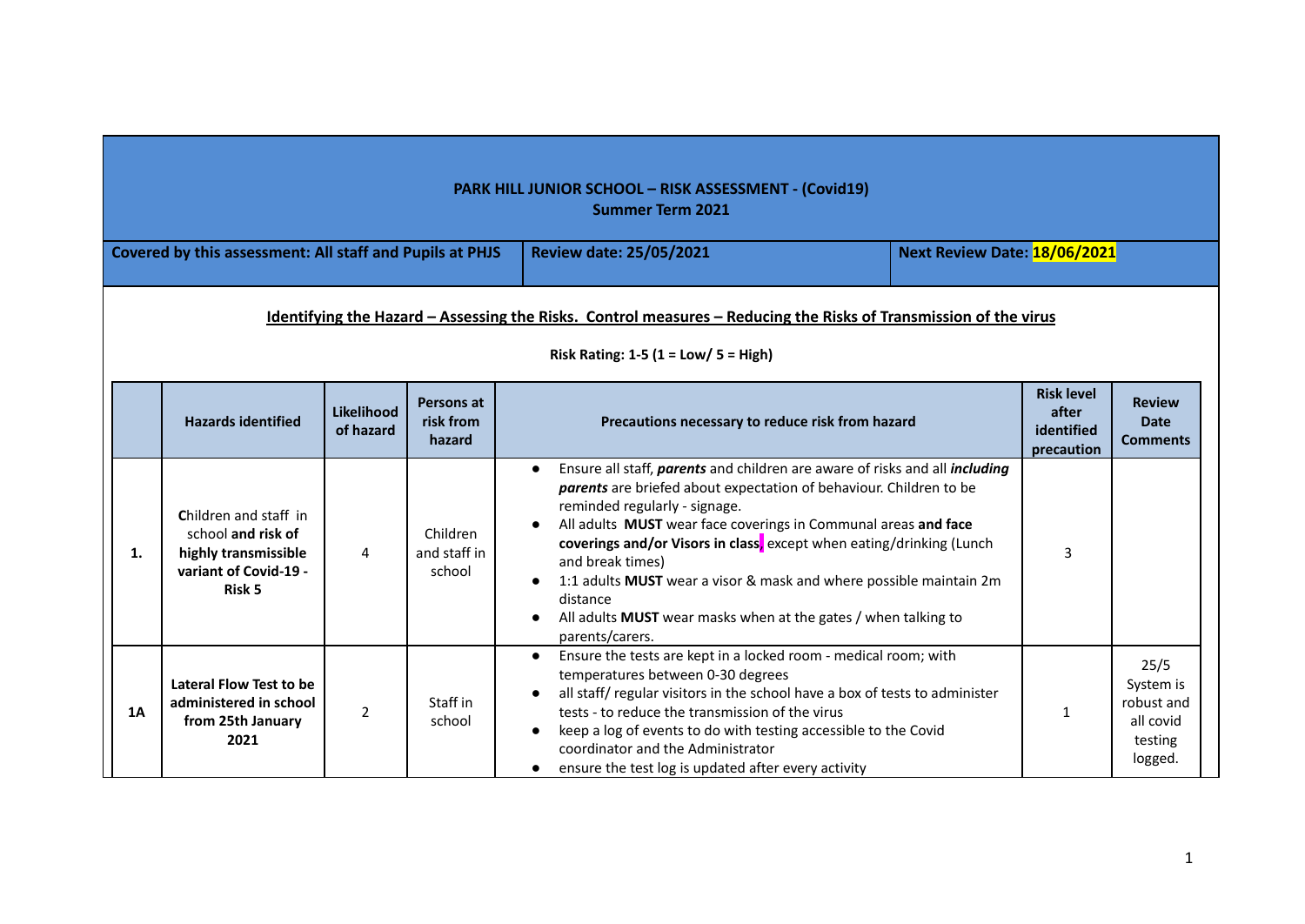|    |                                                                          |   |                        | tests results are reported for logging to the covid coordinator and online<br>$\bullet$<br>for contact tracing<br>action is taken swiftly to isolate bubble of children and other contacts<br>after a positive test<br>have a staff contingency plan in case of a positive test in the morning by<br>a staff member<br>tests should be done in the morning before work and twice weekly<br>cases are reported on a 'need to know' basis.<br>staff giving out test to wear face covering, maintain 2m distance and<br>observe the HAND, FACE, SPACE, REPLACE rules at all times |                |  |
|----|--------------------------------------------------------------------------|---|------------------------|--------------------------------------------------------------------------------------------------------------------------------------------------------------------------------------------------------------------------------------------------------------------------------------------------------------------------------------------------------------------------------------------------------------------------------------------------------------------------------------------------------------------------------------------------------------------------------|----------------|--|
| 2. | Entering/exiting the<br>building - Risk 4                                | 1 | Children<br>and adults | ALL KW/V pupils will attend between 8.50am and 3.15pm<br>$\bullet$<br>Parents will NOT be allowed into the school premises at these times.<br>Children must enter/exit the building without parents. Staff will be on<br>hand to assist, especially for upset pupils.                                                                                                                                                                                                                                                                                                          | $\overline{2}$ |  |
| 3. | Communication<br>systems                                                 |   |                        | Communication with the school office (or with staff) should be<br>conducted by phone, email or in writing. Appointments with the class<br>teacher must be made by phone and meetings adhere to social<br>distancing rules between adults.<br>If there is a need to contact the school in person, parents should press the<br><b>buzzer</b> and wait outside the building on the marked spots to be called in.                                                                                                                                                                  |                |  |
| 4. | Cleaning - Risk 5                                                        | 3 | All                    | Banisters, door handles, light switches, chairs and tables will be cleaned<br>$\bullet$<br>as often as possible throughout the day. (Extra cleaning factored into<br>budget)<br>Other communal equipment/items will be cleaned after use by the<br>adults in the groups after use.<br>Toilets will be cleaned regularly                                                                                                                                                                                                                                                        | $\overline{2}$ |  |
| 5. | Classrooms and other<br>learning areas<br>including the hall -<br>Risk 4 | 4 |                        | All MUST maintain the HAND, FACE, SPACE, REPLACE rules stipulated by<br>the government.<br>Doors and windows will be left open wherever possible to reduce the<br>risk of transmission.<br>Water fountains will be used for filling water bottles and not to drink<br>from.                                                                                                                                                                                                                                                                                                    | 3              |  |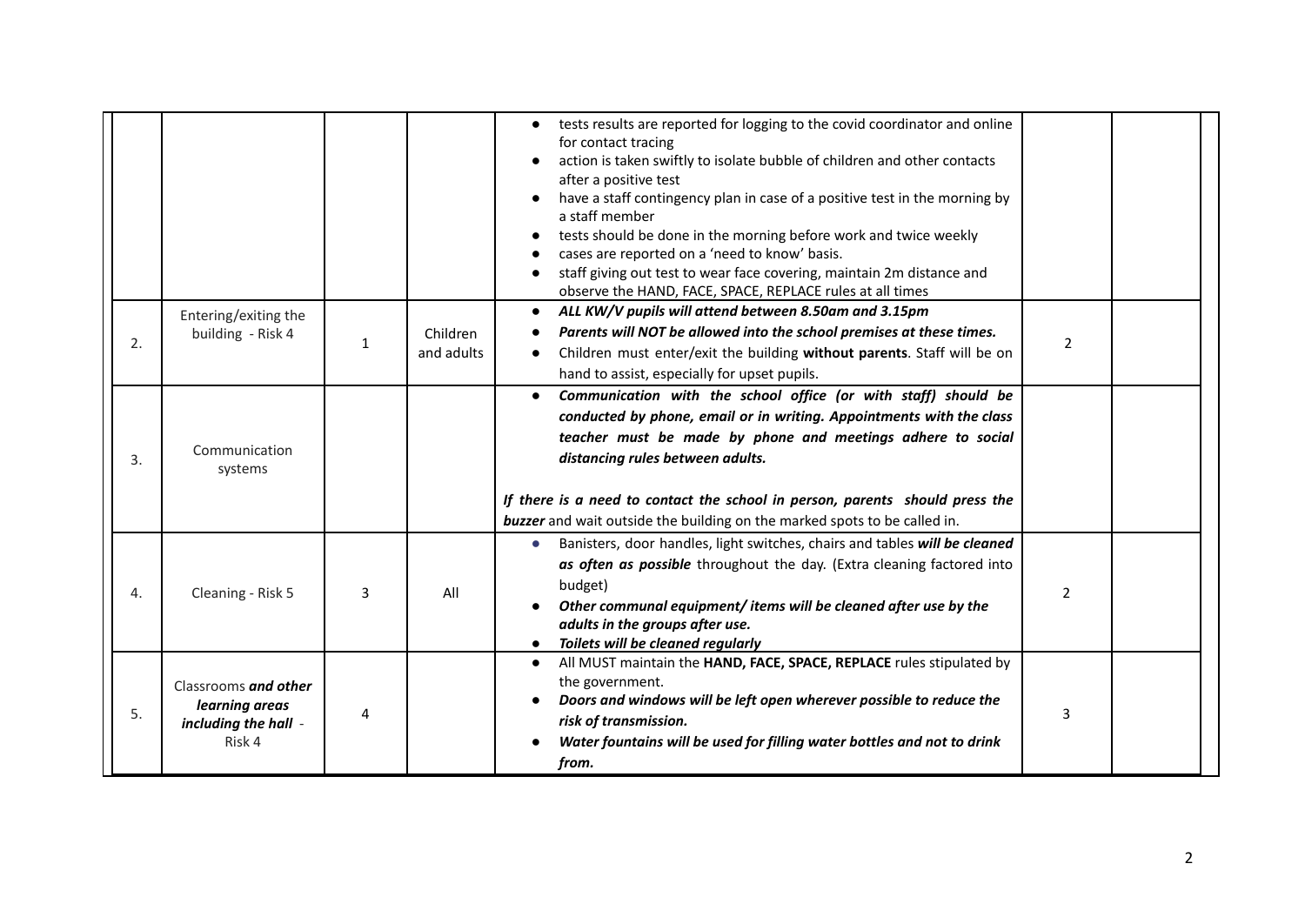|    |                                                      |                |                   | Pupils will remain in their Year Group bubbles and have no contact with<br>$\bullet$<br>pupils in other bubbles.<br>There will be no sharing of personal equipment.<br>Other equipment shared will be wiped down before sharing. e.g.<br>musical instruments, PE equipment<br>Exercise books can be taken away for marking and returned to the<br>classroom.<br>The offer of small group intervention will be limited and where possible<br>will be done remotely.<br>Where deemed very necessary masks and visors MUST be worn.<br>On PE days pupils will wear PE kits to school to reduce extra bags in<br>the classroom.<br>Hall will be used for class/year group activities/after school club<br>activities with the school's cleaning regime. |                |  |
|----|------------------------------------------------------|----------------|-------------------|-----------------------------------------------------------------------------------------------------------------------------------------------------------------------------------------------------------------------------------------------------------------------------------------------------------------------------------------------------------------------------------------------------------------------------------------------------------------------------------------------------------------------------------------------------------------------------------------------------------------------------------------------------------------------------------------------------------------------------------------------------|----------------|--|
| 6. | Lunch & Break Times -<br>Risk 4                      | $\overline{2}$ |                   | Pupils will wash their hands before and after eating.<br>$\bullet$<br>Pupils will be timetabled to use the refectory by Year group Bubbles<br>but will be seated in Class Bubbles. They will be lined up in Class<br><b>Bubbles on entry and exit.</b><br>After lunch pupils will have staggered periods to play outside on the<br>field in zones (and in a designated area in the playground and<br>children will not mix bubbles.<br>Tables will be thoroughly cleaned after each bubble group of pupils<br>have eaten.                                                                                                                                                                                                                           | $\overline{2}$ |  |
| 6a | <b>Staff Breaks during</b><br><b>Remote Learning</b> | $\overline{2}$ | Teaching<br>Staff | Staff will take regular stretch breaks away from the computer<br>rehydrate regularly                                                                                                                                                                                                                                                                                                                                                                                                                                                                                                                                                                                                                                                                | $\mathbf{1}$   |  |
| 7. | Staffroom/kitchen<br>areas - Risk 3                  | 1              | Adults            | Staff will use identified areas and adhere strictly to the number<br>$\bullet$<br>required in the spaces.- as signposted<br>• Staff will spend very limited time in these areas                                                                                                                                                                                                                                                                                                                                                                                                                                                                                                                                                                     | $\mathbf{1}$   |  |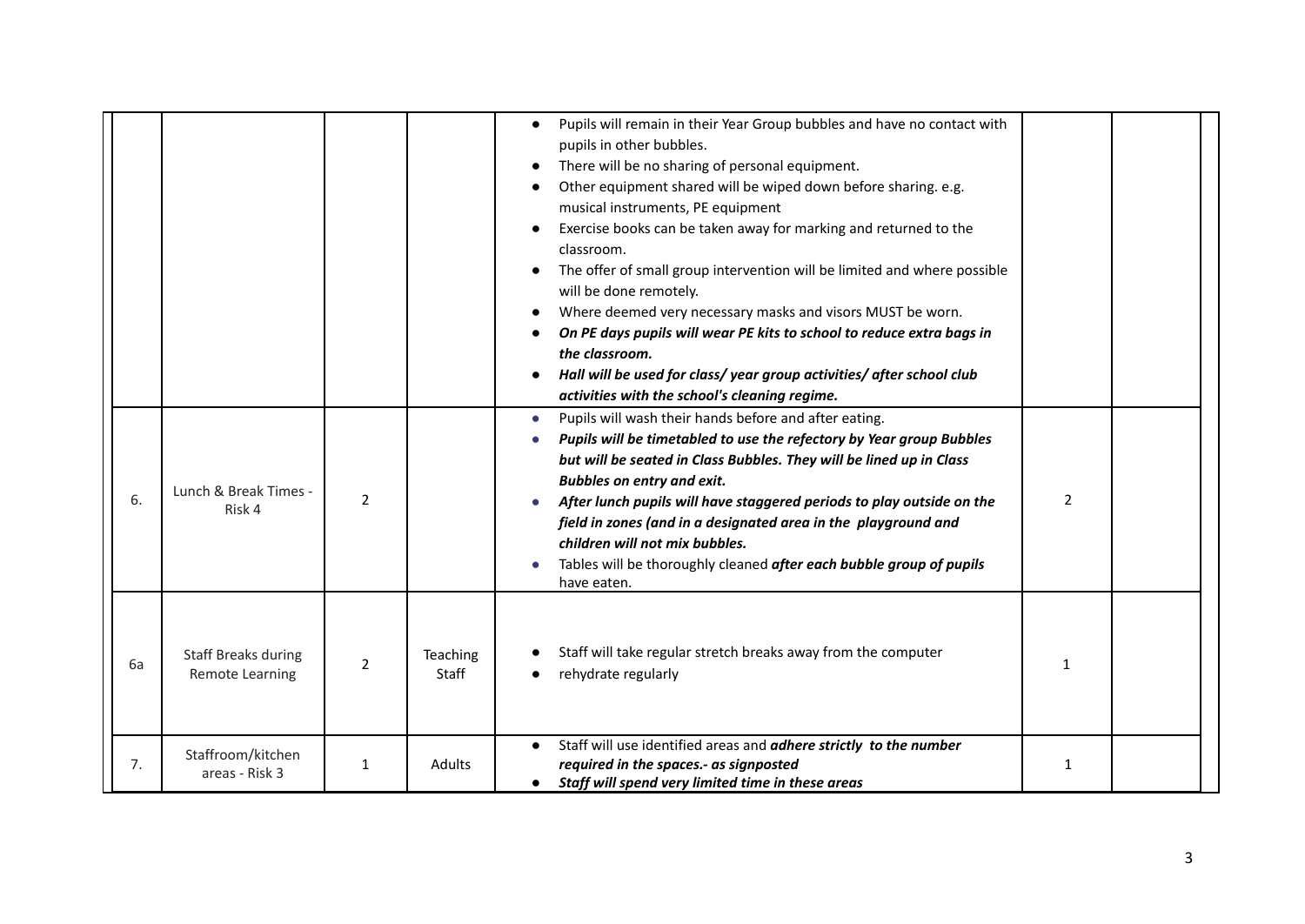|     |                                               |              |                                                                | Cleaning to to be carried out as per cleaning rota<br>$\bullet$                                                                                                                                                                                                                                                                                                                                                                                                                                                                                                                                                                                                                                                                                                                                                                                                                                                                                                                                                                                  |                |  |
|-----|-----------------------------------------------|--------------|----------------------------------------------------------------|--------------------------------------------------------------------------------------------------------------------------------------------------------------------------------------------------------------------------------------------------------------------------------------------------------------------------------------------------------------------------------------------------------------------------------------------------------------------------------------------------------------------------------------------------------------------------------------------------------------------------------------------------------------------------------------------------------------------------------------------------------------------------------------------------------------------------------------------------------------------------------------------------------------------------------------------------------------------------------------------------------------------------------------------------|----------------|--|
| 8.  | Contractors/visitors/<br>Coaches              | $\mathbf{1}$ | Adults<br>visiting the<br>school                               | Sign in using Vpass and use hand sanitiser available in the reception<br>$\bullet$<br>area to clean hands after tapping.<br>Visitors not to mix with the Bubbles of children but to stay within their<br>remit.<br>Covid awareness posters around the school reminding to wash hands<br>and social distance<br>Gloves provided for visitors if needed/requested<br>Hand sanitiser/hand washing to be carried out on a frequent basis.                                                                                                                                                                                                                                                                                                                                                                                                                                                                                                                                                                                                            | $\overline{2}$ |  |
| 9.5 | Fire Risk - 3                                 | 1            | Children<br>and Adults                                         | Ensure children and adults are aware of what to do in an emergency<br>$\bullet$<br>and where to evacuate to. Remind regularly throughout building work<br>as access changes.<br>Continue with all emergency drills as planned.<br>$\bullet$                                                                                                                                                                                                                                                                                                                                                                                                                                                                                                                                                                                                                                                                                                                                                                                                      | $\overline{2}$ |  |
| 10. | Medical Room/<br>Holding room<br>First-aiders | 2            | Children<br>and<br>Adults/<br>First aiders<br>in the<br>school | The Medical room will be kept as a separate room and only for use if a<br>$\bullet$<br>child or adult falls ill with coronavirus symptoms.<br>Cleaning to take place frequently as per the cleaning rota.<br>If treating an injured pupil government guidelines to be followed as<br>below:<br>$\triangleright$ A fluid-resistant surgical face mask should be worn by the<br>supervising adult if a distance of 2 metres cannot be<br>maintained.<br>If contact with the child or young person is necessary, then<br>$\blacktriangleright$<br>disposable gloves, a disposable apron and a fluid-resistant<br>surgical face mask should be worn by the supervising adult.<br>$\triangleright$ If a risk assessment determines that there is a risk of splashing<br>to the eyes, for example from coughing, spitting, or vomiting,<br>then eye protection should also be worn.<br>$\triangleright$ Also provided: Thermometer Gun, Flannels or Cold Packs to<br>support emerging high temperatures, Antibac cleaning<br>products, Sanitising gels | $\overline{2}$ |  |
| 11. | Library/ iHub Risk 4                          | $\mathbf{1}$ | adults<br>using it as<br>a base                                | Cleaning will take place frequently as per schedule<br>Staff will use identified areas and adhere strictly to the number<br>required in the spaces<br>HAND, FACE, SPACE, REPLACE rules apply at all times.                                                                                                                                                                                                                                                                                                                                                                                                                                                                                                                                                                                                                                                                                                                                                                                                                                       | $\mathbf{1}$   |  |
| 12. | Increased risk of<br>safeguarding             | 3            | Children<br>and adults                                         | Covid-19 Safeguarding addendum to be updated regularly and shared<br>$\bullet$<br>in line with local and government guidance and changes to KCSiE.<br>Regular reminders in weekly staff briefings from the DSL.<br>$\bullet$                                                                                                                                                                                                                                                                                                                                                                                                                                                                                                                                                                                                                                                                                                                                                                                                                     | $\overline{2}$ |  |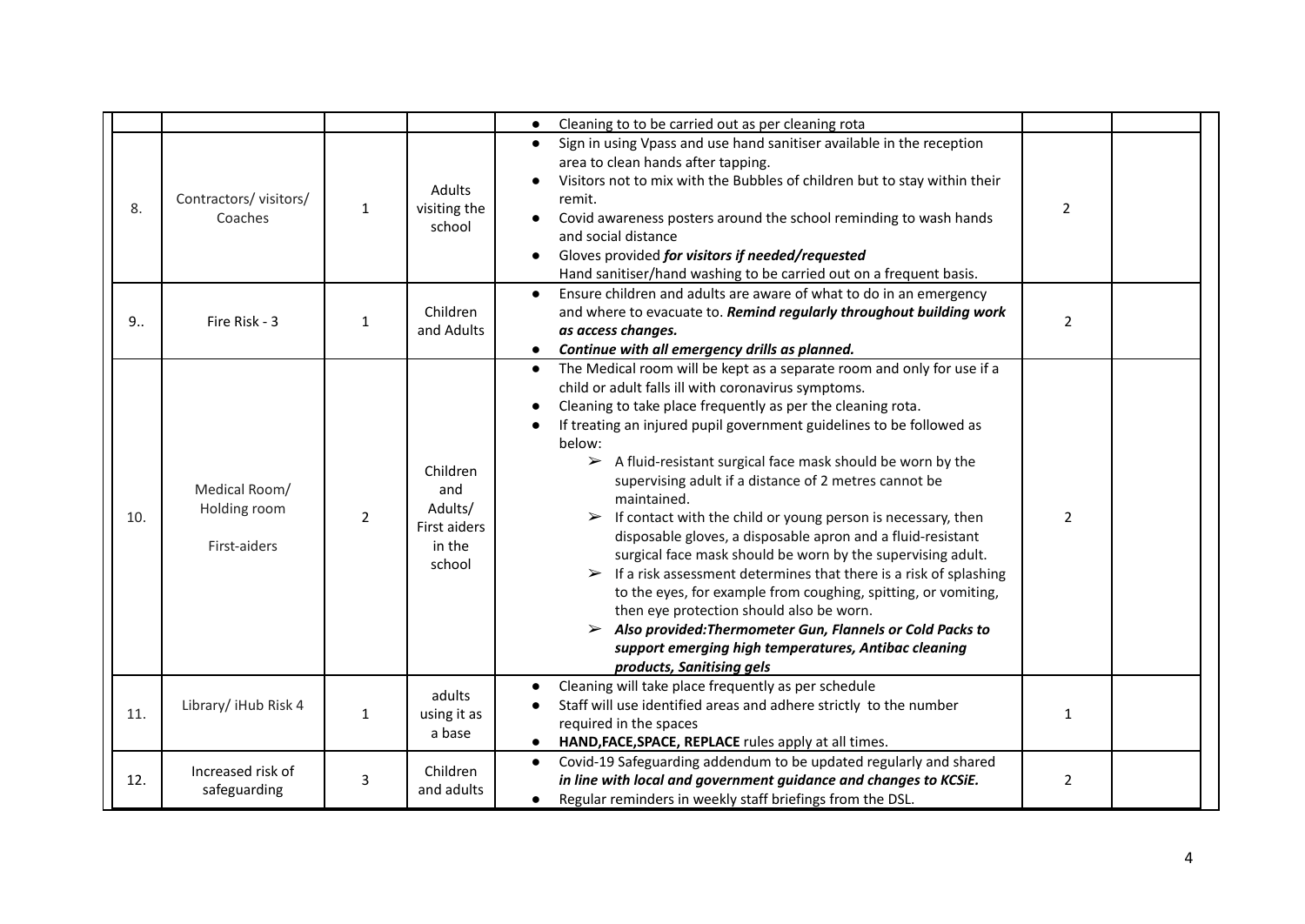| 13. | disclosures and<br>concerns<br><b>Adults with 'Covid</b><br>Anxiety'/ Covid<br>symptoms/test           | 3 | Adults            | All staff to be reminded of the need for extra vigilance within their class<br>groups (whether in school or online) as well as within their teams for<br>individuals who may have suffered abuse/are struggling with their<br>Mental Health as a result of lockdown and use CPOMS astutely.<br>DSL/Deputy DSL to be contacted by mobile phone immediately with<br>concerns that need addressing straightaway.<br>HT to identify and discuss concerns with the member of staff<br>Talk through staff plus their families testing.<br>Prioritise for remote working if the identified risks are too high.                                                                                                                                                                                                                                                                                                                                                                                                                                                                                                                                                                                                                                                   | $\overline{2}$ |  |
|-----|--------------------------------------------------------------------------------------------------------|---|-------------------|-----------------------------------------------------------------------------------------------------------------------------------------------------------------------------------------------------------------------------------------------------------------------------------------------------------------------------------------------------------------------------------------------------------------------------------------------------------------------------------------------------------------------------------------------------------------------------------------------------------------------------------------------------------------------------------------------------------------------------------------------------------------------------------------------------------------------------------------------------------------------------------------------------------------------------------------------------------------------------------------------------------------------------------------------------------------------------------------------------------------------------------------------------------------------------------------------------------------------------------------------------------|----------------|--|
| 14. | positive<br>After School Clubs,<br><b>Breakfast Clubs,</b><br><b>Holiday Clubs, Clubs in</b><br>school |   |                   | Isolate for symptoms, family symptoms or test positive<br><b>Protective Measures for Holiday or After School Clubs</b><br>$\bullet$<br>The above details expectations: At PHJS we will follow all mitigations as outlined<br>above for cleaning, safeguarding, use of equipment and space. Regular<br>handwashing and sanitising of equipment must take place.<br>Bubbles or groups will be maintained where possible. Where it is not<br>possible, the club will organise children into consistent groups for that<br>setting. Children will not necessarily be in year group bubbles as they will be<br>with their siblings and other children from the Infants school.<br>There will be outdoor activities wherever possible and practical and<br>Leaders will take a risk assessment approach to identifying maximum<br>group sizes for those outdoor activities.<br>Local Trips may be undertaken after very stringent risk assessments to<br>places such as: indoor skating rinks and trampolining parks, which were<br>otherwise closed to the public (except where exemptions apply)."<br>OUTDOOR CLUBS CAN BE IN YEAR GROUPS; FOR CLUBS IN THE<br><b>BUILDING - SPACE OUT CHILDREN AS MUCH AS POSSIBLE TO</b><br><b>MAINTAIN THE 2M DISTANCE</b> |                |  |
| 15  | <b>Educational Visits</b>                                                                              | 3 | Staff &<br>Pupils | From 12 April, non-residential educational UK day trips can start to take place.<br>Trips are organised in line with protective measures, such as keeping<br>children within their consistent group, and the coronavirus (COVID-19)<br>secure measures in place at the destination.<br>The school will make use of outdoor spaces in the local area to support<br>delivery of the curriculum.                                                                                                                                                                                                                                                                                                                                                                                                                                                                                                                                                                                                                                                                                                                                                                                                                                                             | $\overline{2}$ |  |